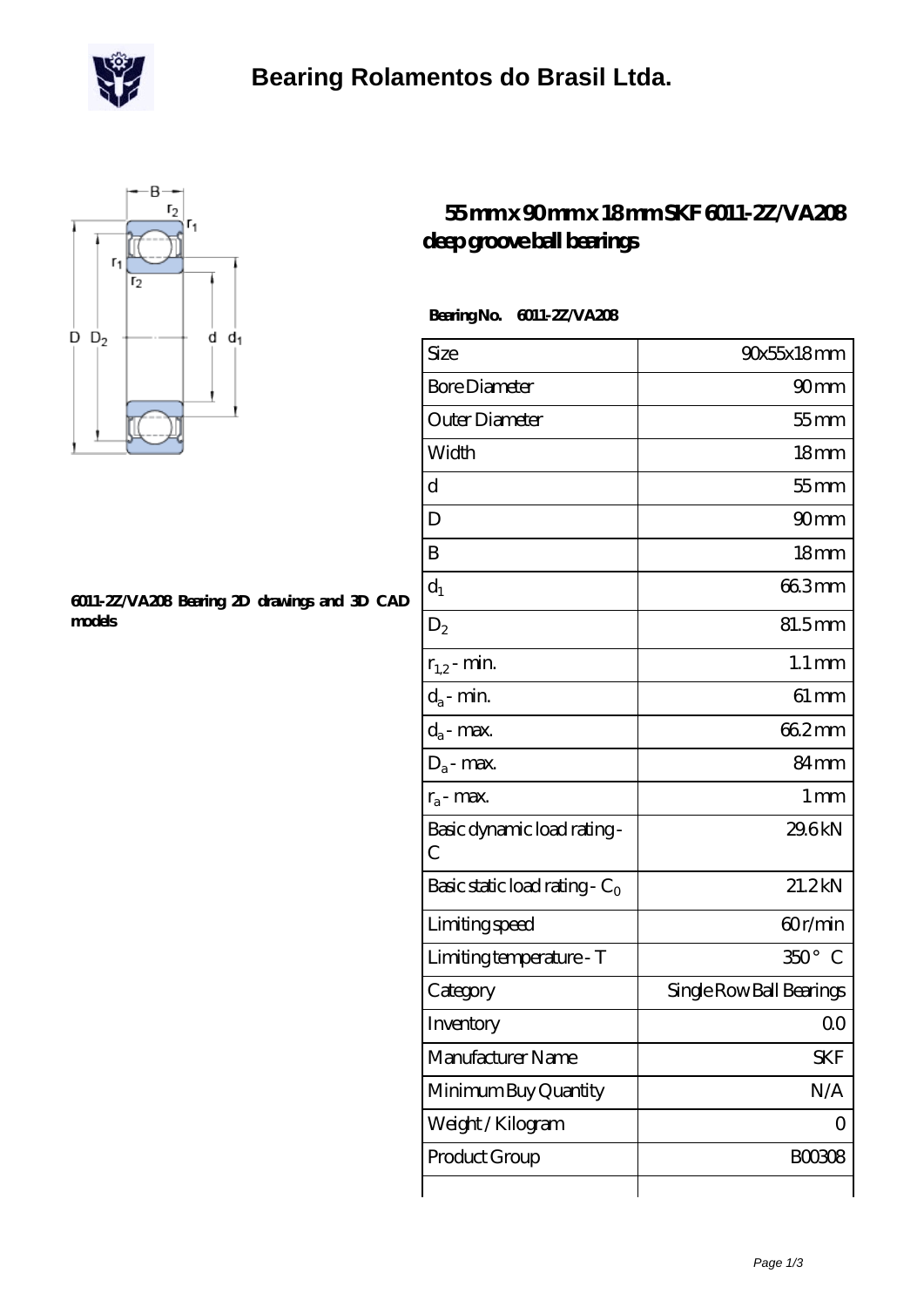

# **[Bearing Rolamentos do Brasil Ltda.](https://m.scottrobertalexander.com)**

| Enclosure                          | 2 Metal Shields                                                                                                                                                                                                                  |
|------------------------------------|----------------------------------------------------------------------------------------------------------------------------------------------------------------------------------------------------------------------------------|
| Precision Class                    | ABEC 1   ISO PO                                                                                                                                                                                                                  |
| Maximum Capacity / Filling<br>Slot | No                                                                                                                                                                                                                               |
| Rolling Element                    | <b>Ball Bearing</b>                                                                                                                                                                                                              |
| Snap Ring                          | Nο                                                                                                                                                                                                                               |
| <b>Internal Special Features</b>   | Segmented Cage                                                                                                                                                                                                                   |
| Cage Material                      | Graphite                                                                                                                                                                                                                         |
| Internal Clearance                 | CO-Medium                                                                                                                                                                                                                        |
| Inch - Metric                      | Metric                                                                                                                                                                                                                           |
| Long Description                   | 55MM Bore; 90MM<br>Outside Diameter; 18MM<br>Outer Race Width: 2 Metal<br>Shields, Ball Bearing, ABEC<br>1   ISO PO, No Filling Slot;<br>No Snap Ring, Segmented<br>Cage Internal Special<br>Features; CO-Medium<br>Internal Cle |
| <b>Other Features</b>              | Deep Groove   Extreme<br>Temperature Variant                                                                                                                                                                                     |
| Category                           | Single Row Ball Bearing                                                                                                                                                                                                          |
| <b>UNSPSC</b>                      | 31171504                                                                                                                                                                                                                         |
| Harmonized Tariff Code             | 8482105068                                                                                                                                                                                                                       |
| Noun                               | Bearing                                                                                                                                                                                                                          |
| <b>Keyword String</b>              | Ball                                                                                                                                                                                                                             |
| Manufacturer URL                   | http://www.skf.com                                                                                                                                                                                                               |
| Weight/LBS                         | Q <sub>4</sub>                                                                                                                                                                                                                   |
| Outside Diameter                   | 3543Inch   90Millimeter                                                                                                                                                                                                          |
| Outer Race Width                   | 0.709Inch   18Millimeter                                                                                                                                                                                                         |
| <b>Bore</b>                        | 2165Inch   55 Millimeter                                                                                                                                                                                                         |
| Inner Race Width                   | OInch   OMillimeter                                                                                                                                                                                                              |
| $d_1$                              | 663mm                                                                                                                                                                                                                            |
| $D_2$                              | 81.5mm                                                                                                                                                                                                                           |
| $r_{1,2}$ min.                     | $1.1 \,\mathrm{mm}$                                                                                                                                                                                                              |
|                                    |                                                                                                                                                                                                                                  |